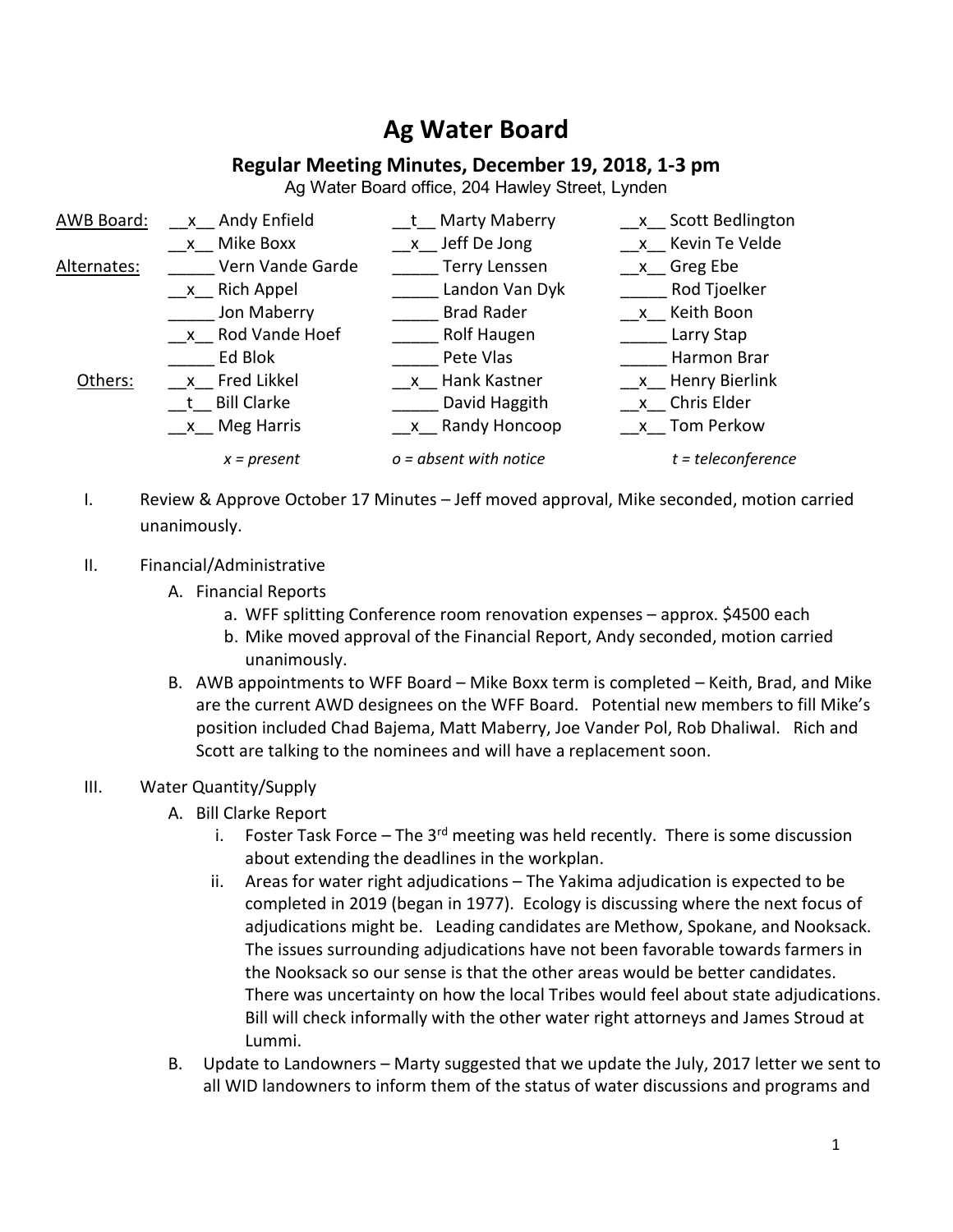provide contact information for people who can help them get their water rights in order. A draft will be presented to the March AWB Board meeting.

- C. AWB dialogue with tribes Nooksack meeting was completed. Lummi meeting should occur once we get a sense of when and how Drainage Based Management is initiated.
- D. Watershed Management Board and Planning Unit update
	- i. Policy Issues: fees, meters, and allowed amount for exempt wells
	- ii. Lack of consensus on these issues will mean we miss the February  $1<sup>st</sup>$  deadline but both the Planning Unit and the Watershed Management Board will continue working towards solutions.
	- iii. Watershed Management Board is likely to return to implementing the 5-year Workplan which addresses the rural well issues and much more. Henry and Fred saw this as welcome news.
	- iv. Ecology takes over and moves towards "rule making". It is clear that the Rule they will seek to amend is the Nooksack In-Stream Flow rule. This provides us opportunity to address flow settings and year-round closures. Ecology has 18 months to complete this work.
	- v. Fred sought advice on continued participation in the Planning Unit for the Drainage District caucus. He saw little need to invest much time to have both ag and DID there when the workplan is unclear. General consensus was support for his judgement. Loren Vander Yacht is the DID alternate and has been a willing participant. Some effort to ensure that Loren is aware of the AWB perspectives should be made.
- E. Ecology grant application
	- i. Should know by middle of January.
	- ii. Need a plan to move forward with **Drainage Based Management** which is part of the Watershed Management Board's workplan. If AWB is provided the funds to move forward the first priority will be to contact the Tribes and engage their participation in forming how DBM would proceed.
	- iii. WC Councilmember Satpaul Sidhu is looking to form a task force to create a Water Bank. Bill's draft White Paper should be a valuable contribution to this process. Marty observed that it should begin with ag only as if farmers have to compete equally on price with cities and development we will not be able to match those costs.

## IV. Water Quality/Drainage

A. Report from WCD on Transboundary water quality – Meg Harris

*The Nooksack River Transboundary Technical Collaboration Group (TCG) has a 3-year work plan for agency partners that outlines deliverables for BC/WA actions to reduce fecal coliform. The first deliverable is to set a three-year goal for fecal concentrations at border stations. Our timeframe for this is to set these goals by January 2019. Local Whatcom Clean Water Program staff are meeting locally and with BC counterparts to determine what this goal would be, how to ensure sampling is consistent in BC and WA, and how to track water quality overtime (i.e. progress towards a goal). This is a big step in transboundary collaboration!* 

Meg outlined the recent transboundary work that shows significant promise to address the water quality issues in BC that have been causing fecal challenges in Portage Bay. Fred and/or David will be part of the team that helps to set these goals and sampling protocols. Meg also addressed the ZAP units which are proving valuable to help fill in